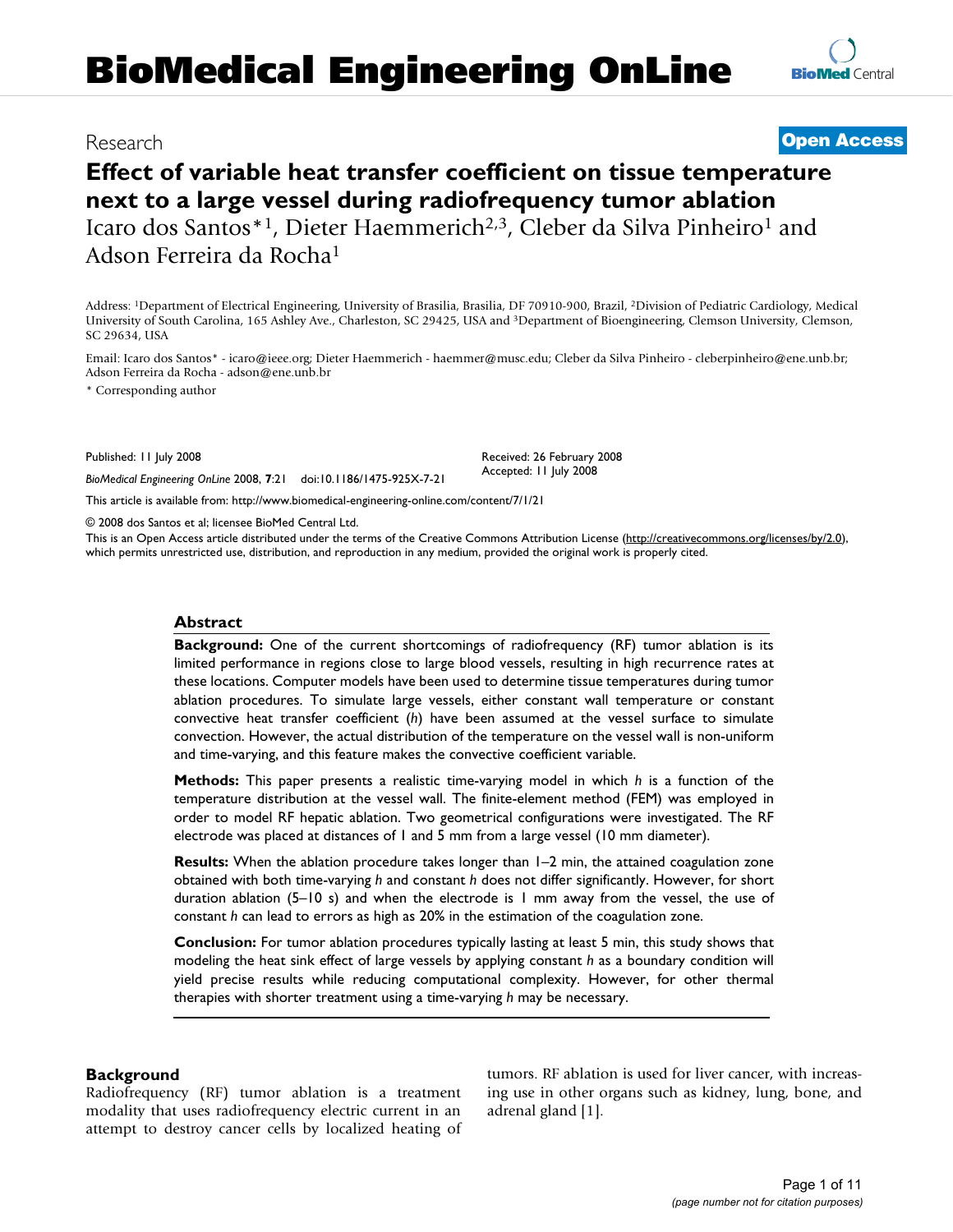The heat due to RF heating causes tissue necrosis at predictable temperatures in relatively predictable volumes. During an RF ablation procedure, an active electrode is inserted percutaneously (i.e. through a small incision in the skin), during laparoscopy, or during open surgery with image-guidance into the tumors. Grounding pads are positioned at the patient's thighs or back muscles. RF energy is applied and current flows from the active electrode to the grounding pads. Thus, the patient becomes an element of the electrical circuit.

High RF current densities around the electrode results in resistive heating in surrounding tissue. While it takes several hours to induce cell necrosis at 43°C [2], at 50°C cell death occurs within 2–3 min [3]. The tissue adjacent to the electrode is rapidly heated, and the remainder of the tissue is heated by thermal conduction, which is a slow process. Typically, a single ablation takes 12 – 35 min depending on device type [4]. If the tissue temperature near the electrode is excessive, the tissue desiccates, and this process results in an electrically insulating layer preventing further energy deposition. As a result, the phenomenon limits the volume of the tissue that can be treated. A difference between tumor ablation and hyperthermia treatments (where lower temperatures of 43 – 45°C are used) is that during ablation most of the tissue volume that undergoes necrosis is at temperatures between 50 and 100°C. Therefore, the prevalent effect of cell death is coagulation necrosis conversely to hyperthermia treatments where a number of biologically complex mechanisms are in effect [5].

A shortcoming of current RF ablation devices is the limited performance adjacent to large blood vessels (diameter > 3 mm). When the active electrode is inserted near large vessels, the blood flow drags thermal energy away from the target tissue [6]. This is a heat sink effect that can change both the shape and maximum volume that can be treated. In fact, the distance of the blood vessels from the tumor determines the location of the maximal tissue temperature. As a result, tumors in the vicinities of large vessels are associated with high recurrence rates [7]. A considerable number of mathematical models have been suggested to describe heat transfer between tissue and vasculature [8-20] most of them are not directly applicable to liver tissue due to the specific blood supply of the liver. Most of the blood perfusing the liver (roughly 70%) is venous blood [21]; in addition, there are no counter-current vessels (i.e. venous and arterial vessels adjacent with opposing blood flow) in the liver as present in other tissues, and counter-current vessels are an integral assumption of most heat transfer models. As a result, most computational models of high-temperature tumor ablation simulate microvascular perfusion using the commonly used Pennes formulation [8], and model large

vessels separately since the Pennes model does not describe large vessel perfusion accurately, similar to a previous study [22].

In order to estimate the heat sink effect of large vessels, many simulations performed hitherto assigned either constant temperature at the surface of the vessel [6,23] or constant convective heat transfer coefficient, *h*, throughout the RF ablation procedure [24]. In order to estimate the value of *h*, the simulations performed implied that the flow in the vessel is laminar, the thermal boundary layer is fully-developed and *h* remains constant throughout the procedure. Other works support that hypothesis that the flow is laminar in large vessels [25,26]. However, since the heated region during the procedure varies in time and the vessel heated length is small, the thermal boundary layer is not fully-developed. Thus, both the vessel wall temperature and *h* varies during the ablation procedure and cannot be considered constant [27]. Since the magnitude of *h* is a parameter that may significantly impact on the shape and size of the coagulation zone obtained during hepatic RF ablation, it is important to accurately model the timevarying behavior of *h* during the RF ablation of liver tumors in order to correctly determine the coagulation zone size. Thus, the overall objective of this work is to theoretically evaluate the impact of the time-varying *h* on the accuracy of the simulations of RF tumor ablation procedures.

#### **Methods and models**

We used the software FEMLAB (v. 3.2) to generate the finite element model. This software performs coupled electrical-thermal field analysis, and provides all the elements needed to build the model, solve the problem and post-process the results. The heating of tissue during RF ablation is modeled by the bioheat equation (1) [8].

$$
\rho c \frac{\partial T}{\partial t} = \nabla \cdot k \nabla T + \vec{J} \cdot \vec{E} - \rho_{bl} c_{bl} w_{bl} (T - T_{bl}) + Q_m
$$
\n(1)

where  $\rho$ , *c* and *k* are, respectively, the density (kg\*m<sup>-3</sup>), the specific heat  $(J^*kg^{-1*}K^{-1})$  and the thermal conductivity  $(W^*m^{-1} K^{-1})$  of the liver tissue.  $\int (A^*m^{-2})$  and  $\tilde{E}(V^*m^{-1})$ are current density and the electric field intensity and can be calculated with Laplace's equation, using a quasi-static approximation. *T* is the temperature of the tissue,  $T_{bl}$  is the temperature of the blood,  $\rho_{bl}$  is the blood density,  $c_{bl}$  is specific heat of the blood and  $w_{bl}$  is blood perfusion (s<sup>-1</sup>). *Qm*(W\*m-3) is the energy generated by metabolic processes and was neglected since it is small if compared to the other terms [28]. Microvascular perfusion was included in  $\vec{J}$  (A\*m<sup>-2</sup>) and  $\vec{E}$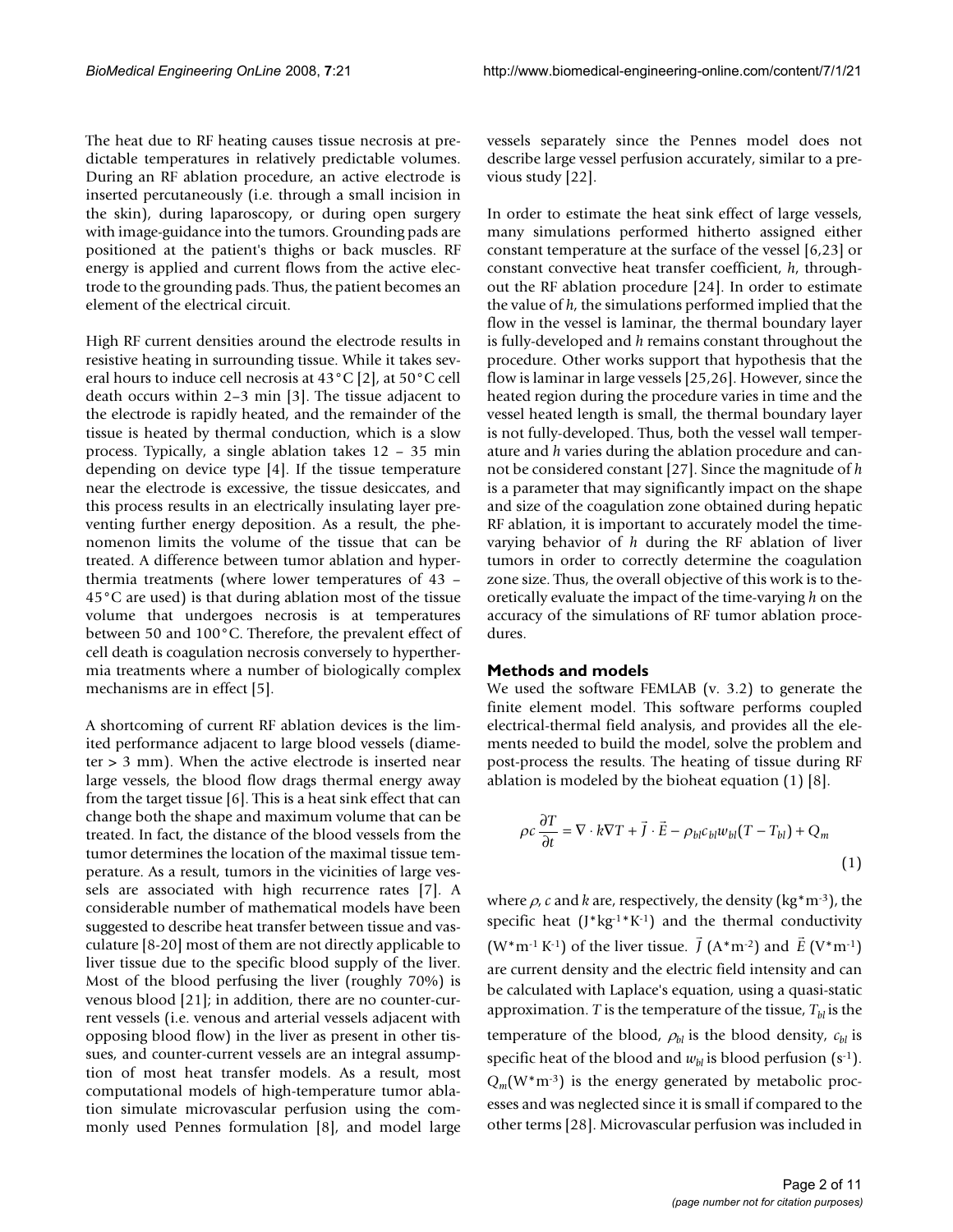the model, considering the Pennes model [8]. Although the perfusion in normal and tumorous tissue can vary greatly, this paper focus on the temperature field close to large vessels and on the behavior of the time-varying *h* during RF ablation rather than simulating a clinical situation. The parameter  $w_{bl}$  used in this model was 6.4.10<sup>-3</sup> s<sup>-1</sup> [29], which is in the range of the perfusion for cirrhotic human liver tissue [30]. Equation 1 states that RF current flowing through the tissue is converted into thermal energy, which in turn cause tissue injury.

The thermal and electrical properties for the various materials of interest are listed in Table 1[6,31-33]. The vessel wall was not modeled separately since it has similar properties as normal liver tissue [34]. Since we are mainly concerned with the impact of *h* on the thermal ablation zone, this study does not model the temperature dependence of the thermal-electrical parameters of the tissue.

A three dimensional view of the model and its physical domain are shown in Figure 1(a). Figure 1(b) shows the top view of the model. We set the temperature on the boundary of the model to 37°C and the voltage at outer surfaces at 0 V. We modeled a multi-tine electrode (15 gauge, model-30, Rita Medical Systems, Inc., Fremont, CA).

The hepatic tissue where the electrode is embedded was modeled as a cylinder (100 mm diameter × 120 mm length). The initial temperature of tissue-electrode system and of the boundary of the model was set to 37°C. The voltages on the outer surfaces of the model were 0 V, assuming the Dirichlet boundary condition. The convective boundary condition was considered in the tissue-vessel interface. Thus, the heat sink effect of the blood flow inside the vessel was modeled by a convective boundary condition at the tissue-vessel interface. The value of convective coefficient was set in the model according to Equation 2, which assumes that the blood behaves as a Newtonian fluid in large vessels, the flow is laminar and the geometry of the vessel is linear [27]. Subsequently, with the use of Equation 2, the value of the convective coefficient is updated at each time step and is set as the new convective boundary condition on the vessel wall for the next step.

$$
h = \frac{\rho c u (T_1 - T_0) b}{[0.25(2T_s + T_1 + T_0) - T_m]a},
$$
\n(2)

where  $h$  is the convective heat transfer coefficient  $(W^*m^{-2})$  $*K^{-1}$ ) and accounts for the large vessel perfusion,  $\rho$  is the density of the blood (kg\*m-3), *c* is the specific heat of the blood (J\*kg<sup>-1</sup> \*K<sup>-1</sup>),  $T_0$  is the inlet blood temperature (37 $\degree$ C),  $T_1$  is the temperature at the vessel outlet and  $T_s$  is the maximum temperature of the heated region at the vessel wall. The parameters *a* and *b* are, respectively, the length of the heated region and the diameter of the vessel (Figure 2). *u* is the constant mean value of the blood velocity  $(0.2 m* s^{-1})$ , considering the blood flow with laminar profile. Also,  $T_m$  is 0:5  $\cdot$  ( $T_0$  +  $T_1$ ). The temperatures  $T_0$ and  $T_1$  are set at 37 and 37.05 °C when the temperature of the vessel wall is 50°C. This choice is based on both theoretical and experimental work performed by our group [27,35]. For other vessel wall temperatures, we used linear interpolation to evaluate the temperature  $T_1$ . The temperature  $T_0$  is kept constant at 37°C. The length of the heated region was calculated based on regions where the temperature in the vessel is above 37.01°C. Equation 2 considers the blood as a Newtonian fluid and one might be cautious about extending this equation to vessels smaller than 0.5 mm in diameter [27].

Initially, the profile temperature is uniform and there is no heated region in the vessel. Thus, the convective heat transfer coefficient is set initially at 0 *W*\*m-2 \*K-1. Temperature controlled RF ablations were simulated by varying the voltage applied to the electrodes during the procedure. The voltage was controlled in order to keep the maximum tissue temperature at 90°C. We performed temperature control by means of a proportional-integral controller as described previously [36]. The control algorithm for the finite element model is described by equations 3 and 4.

$$
V = K_p e + K_i \int_0^t e(t) dt
$$
 (3)

| Table 1: Thermal and electric properties of the materials. |  |
|------------------------------------------------------------|--|
|------------------------------------------------------------|--|

| Finite element region | Material        | $\rho$ (kg <sup>*</sup> m <sup>-3</sup> ) | $c( *kg^{- *K^{- }})$ | $k(W^*m^{-1*}K^{-1})$ | $\sigma$ (S <sup>*</sup> m <sup>-1</sup> ) |
|-----------------------|-----------------|-------------------------------------------|-----------------------|-----------------------|--------------------------------------------|
| Electrode             | Nickel-Titanium | 6450                                      | 840                   | 18                    | 1.10 <sup>8</sup>                          |
| Trocar                | Stainless steel | 21500                                     | 132                   | 71                    | 4.10 <sup>6</sup>                          |
| Insulated trocar      | Polyurethane    | 70                                        | 1045                  | 0.026                 | $1.10 - 5$                                 |
| Tissue                | Blood           | 1000                                      | 4180                  | 0.543                 | 0.667                                      |
| Tissue                | Liver           | 1060                                      | 3600                  | 0.512                 | 0.333                                      |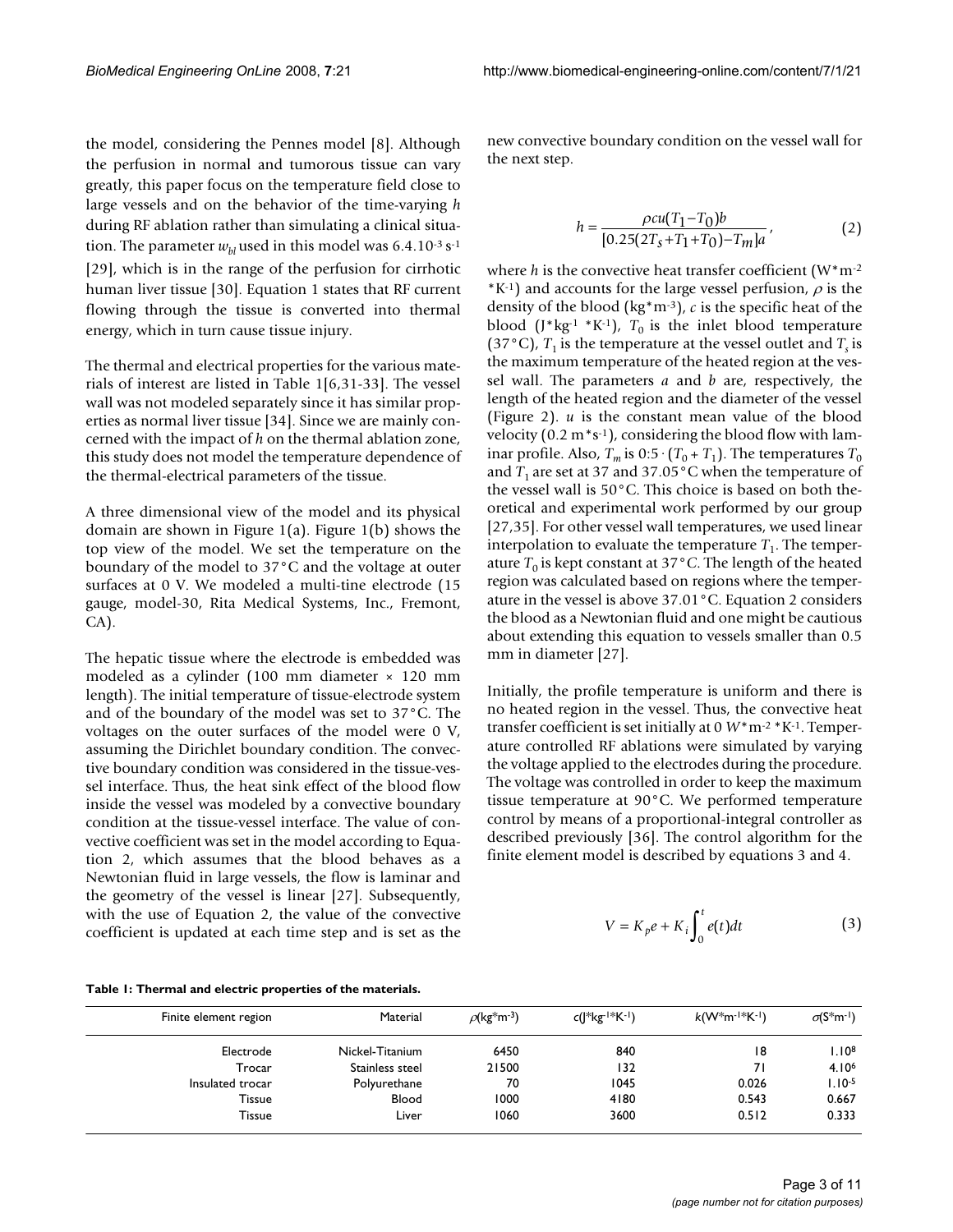

### **Figure 1**

**Model geometry of 3-D FEM.** (a) The probe is completely inserted in the liver and a 10 mm blood vessel is located close to the electrode. (b) Top view of the model.

$$
e = T_s - T_t \tag{4}
$$

where  $T_t$  is the electrode tip temperature,  $T_s$  is the set temperature measured at the tip of the electrode where maximum temperatures occur, and  $K_p$  and  $K_i$  are control parameters of the PI controller. The control parameters

determine the behavior of the algorithm, e.g., response time, overshoot, swinging. The parameters we used for the PI controller were  $K_p = 0.4$  and  $K_i = 0.04$ . These values were obtained based on tests performed with the dynamic system. In order to implement the time integral of the temperature difference between the electrode tip and the set



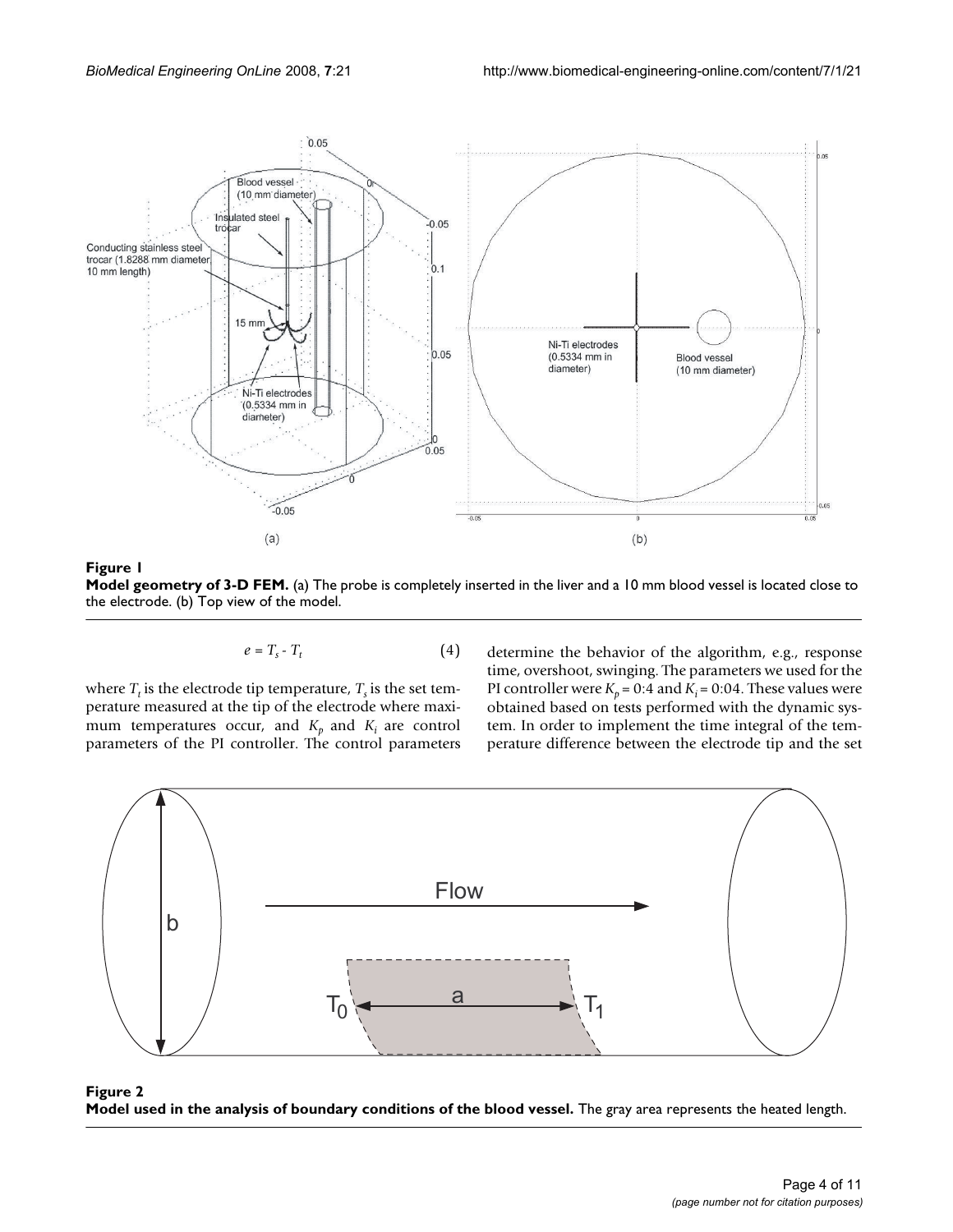temperature (equations 3 and 4), we added an ordinary differential equation in Femlab.

In this study, the maximum hepatic tissue temperature was kept at 90°C and the maximum power applied during the procedure was 28 W. We used the 50°C-isotherm to determine the coagulation zone boundary as has been done in previous models of RF tumor ablation [6,24,28,37]. We used the temperature at the tip of the electrode for convergence test. We refined the mesh and run the analysis again. We searched the optimal mesh size in order to keep the simulation fast while keeping the accuracy better than 0.01°C at the tip of the electrode. We tested 2 mesh sizes: 65,759 and 13,714. We concluded that the 13,714-element model satisfied our requirement. The time step size was chosen at 0.05 s, so that the maximum temperature change was smaller than 0.01°C during each step. The simulations were performed on a PC with a 2.4 GHz PENTIUM Celeron CPU, with 1 GB of RAM and 30 GB of hard disk space. For post processing, we employed the built-in module in FEMLAB and MAT-LAB. The computation time required for 10 min simulation was about 3 hours.

We placed the electrode in two different configurations: (a) 1 mm away from the vessel (shown in Figure 1) and (b) 5 mm away from the vessel. For each of these two configurations, we performed three studies.

• The behavior of the convective heat coefficient on the vessel;

• The evolution of the coagulation zone volume when the time-varying behavior of *h* is taken into account and when *h* is constant and equal to the value of the time-varying *h* at the end of the 10 minutes ablation;

• The behavior of the maximum temperature at the vessel wall with both constant and time-varying *h*.

#### **Results**

#### *The behavior of the convective heat coefficient at the vessel wall*

Figure 3(a) shows the evolution of the convective heat transfer coefficient at the vessel wall when the electrode is placed 1 mm away from the vessel. One can see in Figure 3(b) that *h* increases sharply at the beginning of the ablation procedure, followed by a sharp decrease within a second. The final value of *h* is indicated with a dotted line in Figure 3.

Figure  $4(a)$  shows the evolution of the convective heat transfer coefficient on the vessel wall when the electrode is located 5 mm away from the vessel. Figure 4(b) shows that the maximum value of *h* occurs approximately at 0.5 s and decreases sharply thereafter. The final value of *h* is shown in Figure  $4(a)$  and  $4(b)$ .

#### *The evolution of the coagulation zone volume for varying*  **h** *and for constant* **h** *cases*

We analyzed the evolution of the coagulation zone volume (temperature greater than 50°C). First, we analyzed the coagulation zone development when varying *h* was taken into account. Second, we considered *h* as constant and equal to the final value of *h* in the first simulation. Figure 5(a) shows the coagulation zone volume development for both constant and time-varying *h* when the electrode is 1 mm away from the vessel. The absolute error is very small so that the curves are almost identical. Figure  $5(b)$  shows the relative error  $(%)$  between the results obtained with the constant *h* and time-varying *h*. We also simulated the volume coagulation zone when the electrode is 5 mm away from the vessel. However, the differences in coagulation zones for constant *h* and timevarying *h* were below to 0.5% and therefore considered negligible.

#### *The behavior of the maximum temperature at the vessel wall for varying* **h** *and for constant* **h**

We analyzed the evolution of the temperature at the surface of the vessel. We determined the maximum temperature at the surface when the distance between the electrode and the vessel is 1 and 5 mm. Figure 6(a) shows the maximum temperature at the vessel wall when the electrode is 1 mm away from the vessel. Figure 6(b) shows the relative error  $(\%)$ . Figure 6(a) and 6(b) reveals that the difference in temperature is negligible after 80 s since the relative error approaches to 0%.

Figure 7(a) shows the temperature when the electrode is 5 mm from the vessel. Figure 7(b) shows the percentage error. One can see that the difference in temperature is nearly negligible during the whole procedure.

#### **Discussion**

The aim of this study was to evaluate the impact of the time-varying behavior of the convective heat transfer coefficient *h* for the determination of the coagulation zone during RF tumor ablation procedures. We have simulated two different behaviors of the convective heat transfer coefficient: constant and variable. We also studied two configurations with the electrode either 1 mm, or 5 mm distant from a large vessel 10 mm in diameter [38]. When the electrode is 1 mm away from the vessel, *h* initially rapidly increases up to 6000  $W^*m^{-2} * K^{-1}$  followed by a sharp decrease to approximately 554 *W*\*m-2 \*K-1 within 60 s (Figure 3). When the electrode is 5 mm away from the vessel, the convective coefficient rapidly increases to approximately 7000 *W*\*m-2 \*K-1 and then rapidly decreases to 336 *W*\*m-2 \*K-1 (Figure 4). This behavior occurs because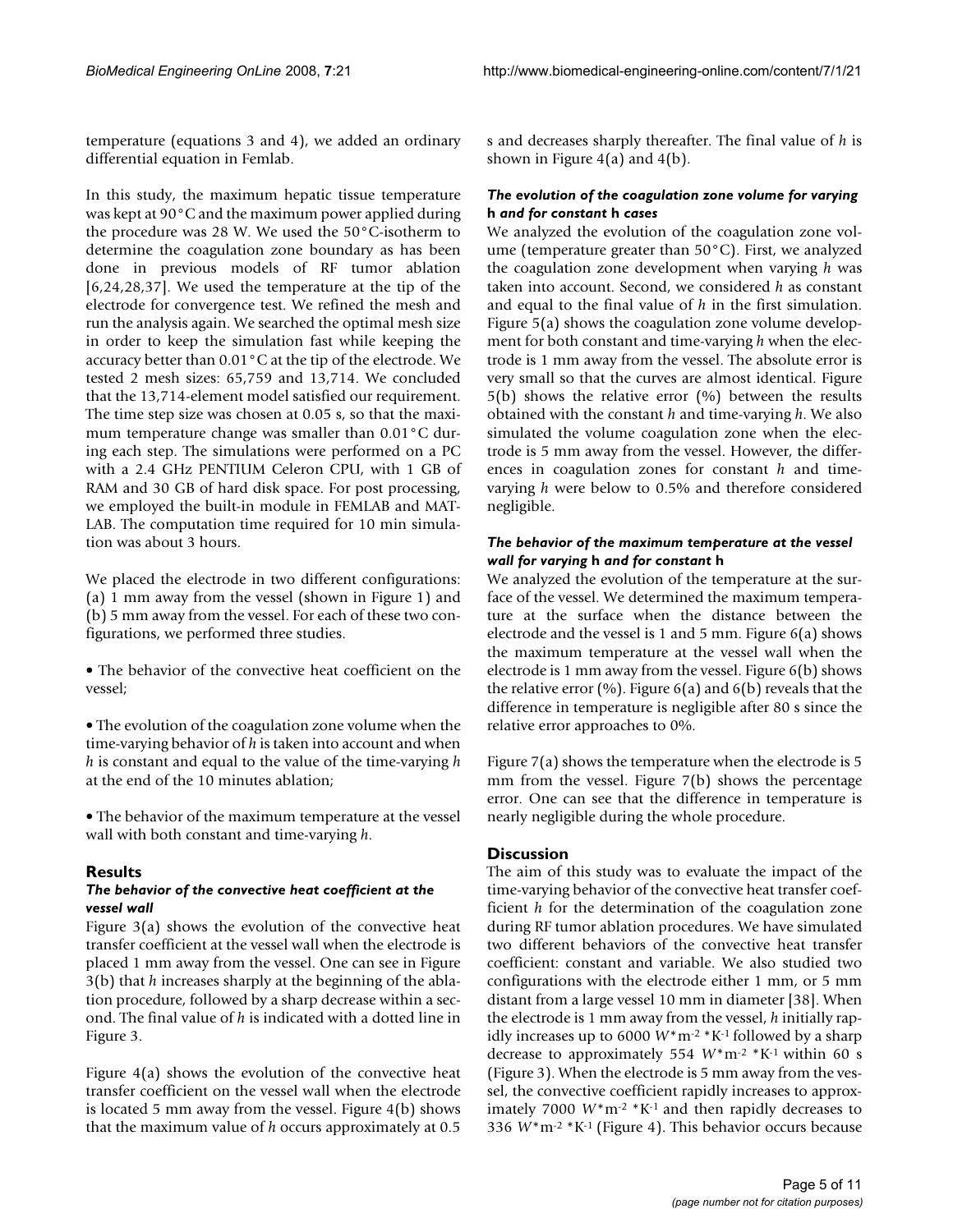

**(a) Convective heat transfer coefficient during 120 s simulation for the electrode 1 mm away from the vessel.** (b) Close up view for the first 8 s of simulation. The dotted line indicates the steady state value of *h*.

the thermal energy reaches the vessel rapidly due to close proximity to the electrode. Thus, *h* initially increases due to the increase in temperature on the vessel wall, and after a while the temperature increase extends along the vessel and the convective heat transfer coefficient decreases. Hence, the maximum value of *h* for the first case occurs around 0.2 s, and for the second case it occurs around 0.5 s after start of the ablation. This behavior becomes more obvious by observing Equation 2. Initially, the vessel wall is not heated yet, and *h* is 0 *W*\*m-2 \*K-1 because there is no heat transfer to the vessel. Then the temperature at the vessel starts to increase and also the heated length grows larger typically up to 11 cm. Initially the heated length is very small compared to the temperature difference  $T_1 - T_0$ , thus *h* sharply increases. After a few seconds, the length

starts to increase faster than the difference  $(T_1 - T_0)$  and *h* starts to decrease until both  $(T_1 - T_0)$  and *h* show little change because equilibrium between heat loss and heating is reached. Recall that the thermal boundary layer is very small at the entrance region. Thus, *h* is very high [39]. It is noteworthy that if one wants to measure the dynamic behavior of the heat convection coefficient, the instrumentation must have a fast dynamic response and a very high static range as one can see from figures 3 and 4. We also analyzed the coagulation zone for the two cases of time-varying *h* and constant *h*. In the first few seconds and when the electrode is close to the vessel, the time-varying *h* has considerably higher values than the constant *h* and the relative error in coagulation zone volume due to the assumption of a constant *h* is very high (22%). For RF liver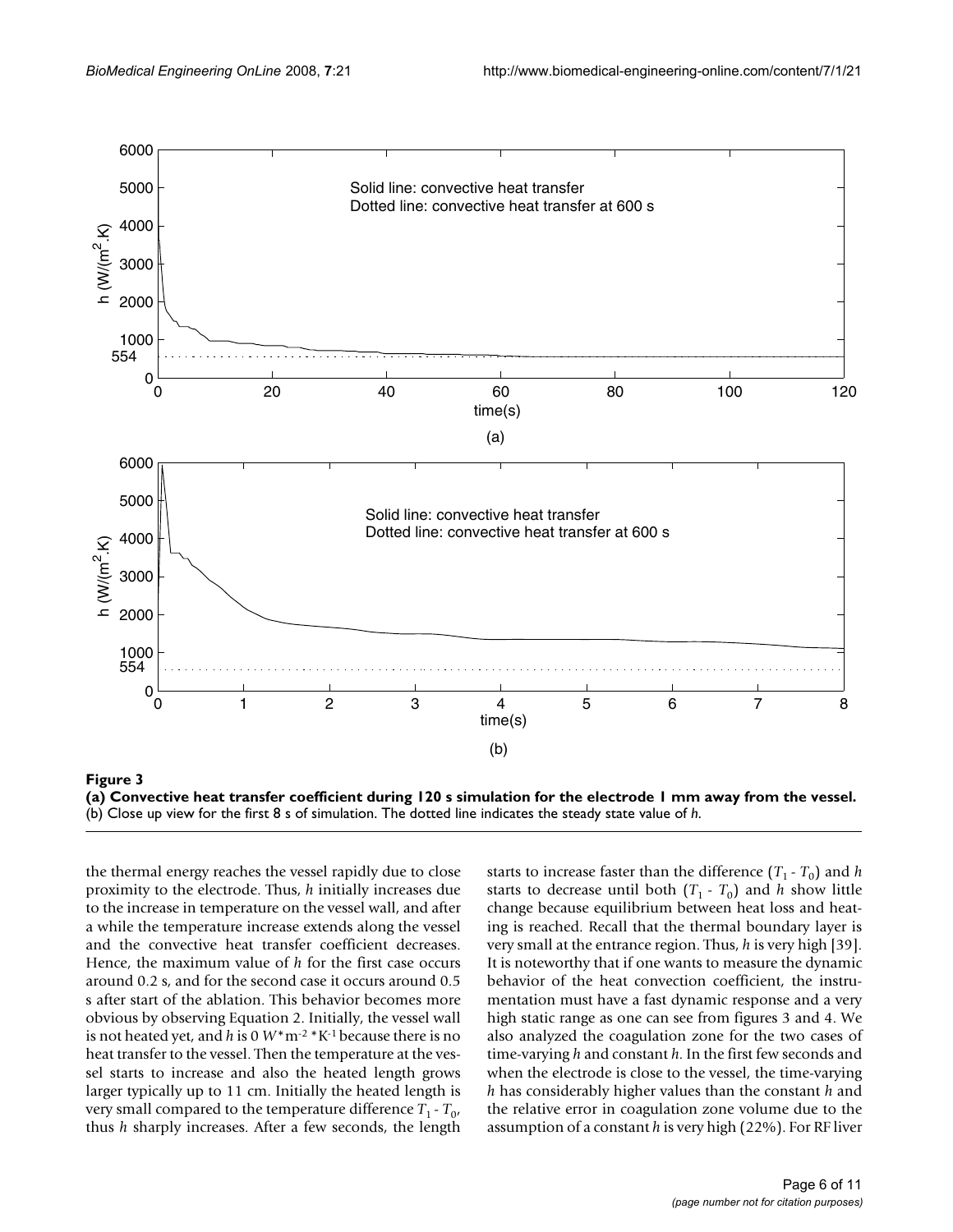



ablation this may not be important since initially the ablation volume is small (with a small absolute error), and the volume near the beginning of the treatment is not of high clinical value. As the time increases, the time-varying *h* sharply decreases, approaching its final value after 80 s for the 1 mm case and after 120 s for 5 mm case. Thus, the final coagulation zone volume is nearly identical in both cases. We also investigated the maximum temperature at the wall of the vessel, where tumor recurrence is possible due to insufficient temperatures. The maximum error in temperature is around 6% for the first 50–100 s, but then again is close to zero at the end of the ablation. Consequently, for tumor ablation procedures typically lasting at least 5 min, a very important result is the fact that modeling the heat sink effect of large vessels by applying con-

stant *h* as a boundary condition will yield accurate results for RF ablation while reducing computational complexity. For other thermal therapies with shorter treatment times (e.g. 45 – 60 s long cardiac ablation close to coronary vessels) using a time-varying *h* might be required but needs to be further investigated.

#### **Conclusion**

Previous studies considered a constant heat transfer coefficient throughout the ablation procedure. In this work, simulations were performed using a more realistic, timevarying analytical expression of the convective heat transfer coefficient, which depends on the blood velocity and on the temperature distribution on the vessel wall. The simulations showed that the assumption of a constant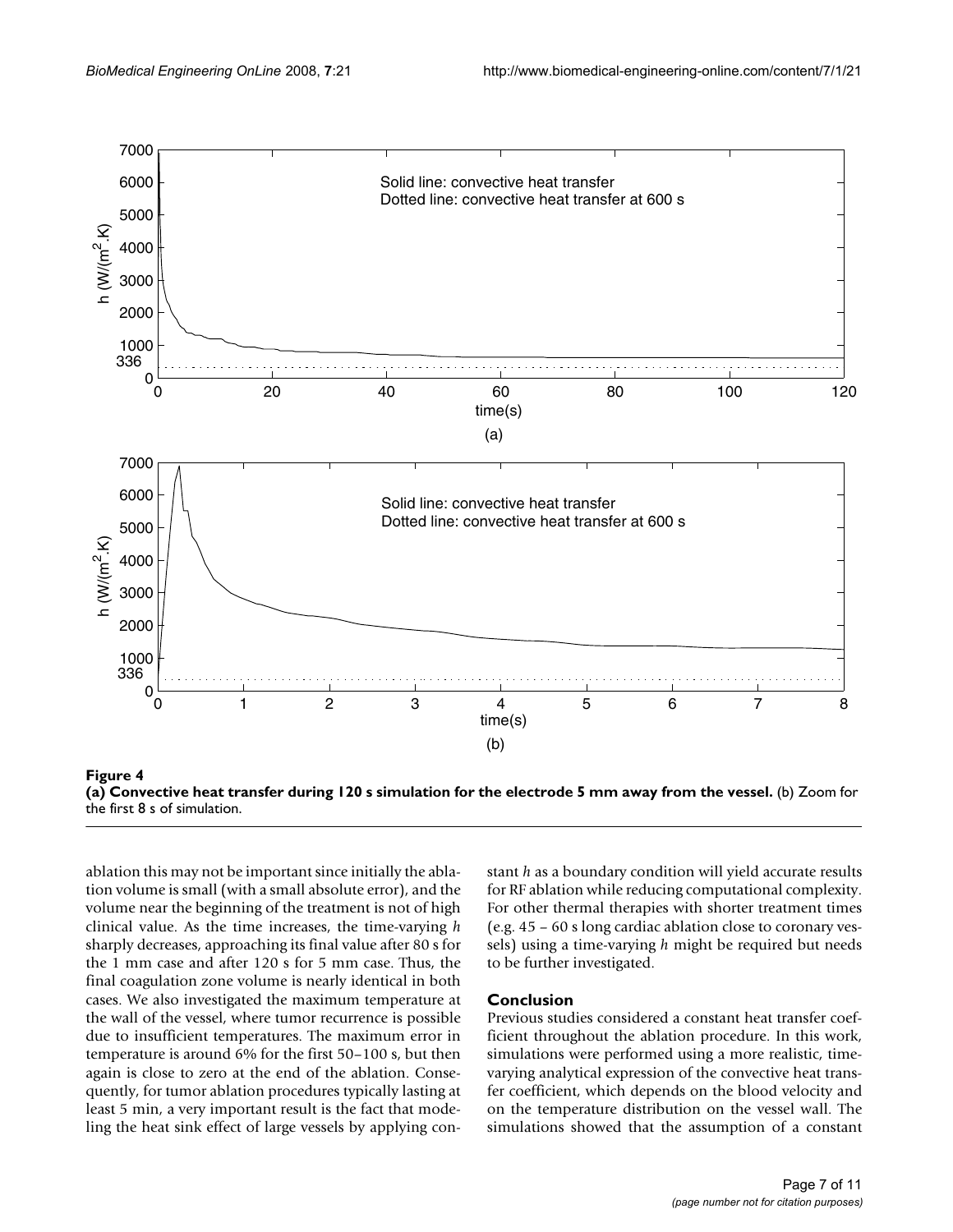

**Figure 5** (a) Coagulation zone volume evolution for varying *h* and constant *h* for the electrode 1 mm away from the vessel

**(a) Coagulation zone volume evolution for varying** *h* **and constant** *h* **for the electrode 1 mm away from the vessel.** (b) Relative error (%) between the two configurations. Notice that the two curves are so close that they are visually indistinguishable and that the curves have different time scale.

convective coefficient leads to precise results when it is used for typical ablation procedures. Only during the first 1–2 min, a time-varying coefficient produces noticeable different results. However, this has no clinical impact for RF liver ablation procedure, which typically takes over 5 min.

## **Competing interests**

The authors declare that they have no competing interests.

#### **Authors' contributions**

IS and AFR conceived the study; IS and CSP carried out the computer simulation; AFR and DH helped with the inter-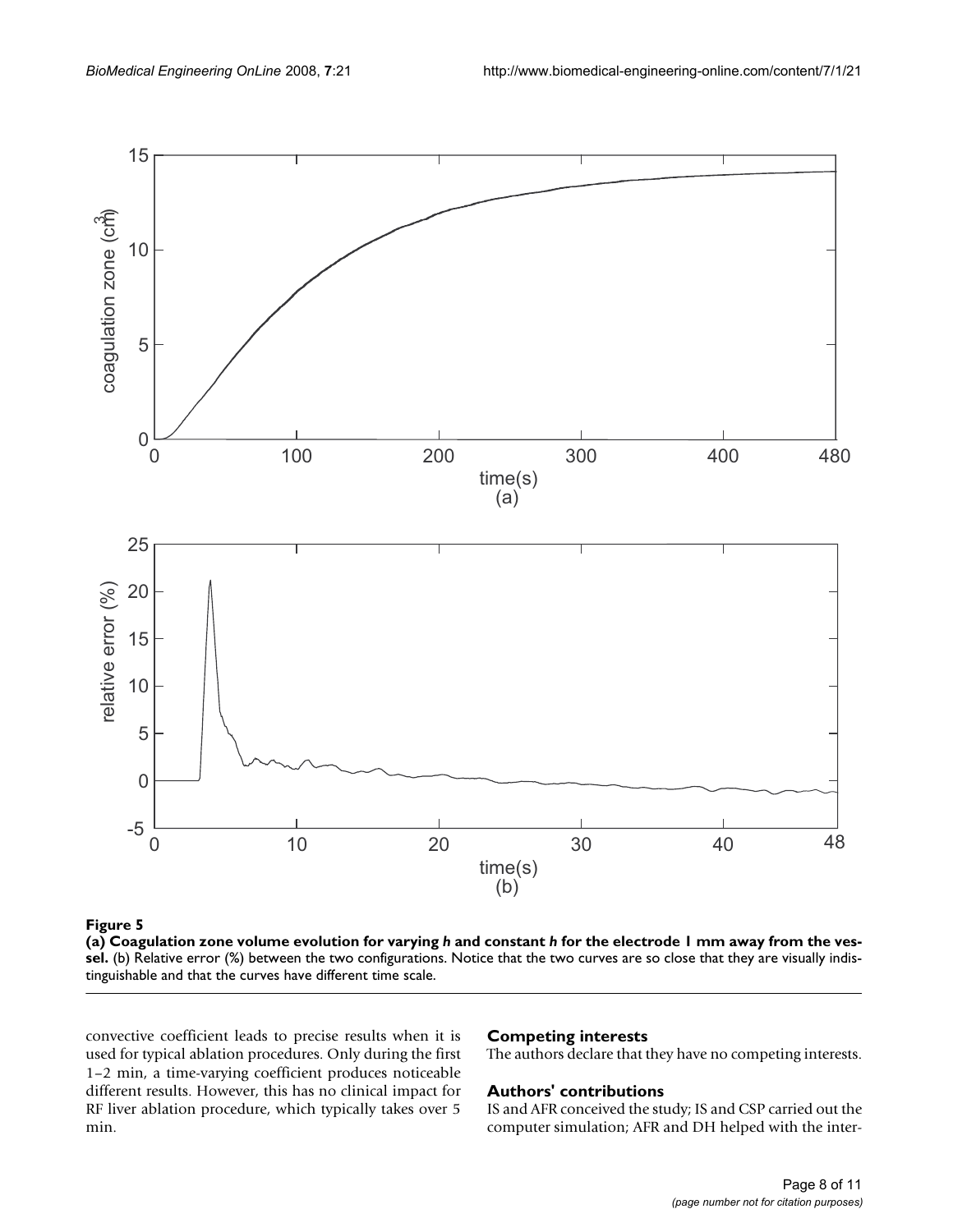

(a) Maximum temperature at the surface of **Figure 6** the vessel (1 mm from the electrode)

**(a) Maximum temperature at the surface of the vessel (1 mm from the electrode).** (b) Relative error (%) using constant *h* and varying *h*.

pretation of the results and with the draft of the manuscript. All authors have read and approved the final manuscript.

#### **Acknowledgements**

We would like to thank the University of Brasilia, CNPq, CAPES and FAPDF for providing support for this research. Part of this work was conducted in a facility constructed with support from the National Institutes of

Health, Grant Number C06 RR018823 from the Extramural Research Facilities Program of the National Center for Research Resources.

#### **References**

- 1. Neeman Z, Wood BJ: **[Radiofrequency ablation beyond the](http://www.ncbi.nlm.nih.gov/entrez/query.fcgi?cmd=Retrieve&db=PubMed&dopt=Abstract&list_uids=12524646) [liver.](http://www.ncbi.nlm.nih.gov/entrez/query.fcgi?cmd=Retrieve&db=PubMed&dopt=Abstract&list_uids=12524646)** *Tech Vasc Interv Radiol* 2002, **5:**156-163.
- 2. Dewhirst MW, Viglianti BL, Lora-Michiels M, Hanson M, Hoopes PJ: **[Basic principles of thermal dosimetry and thermal thresh](http://www.ncbi.nlm.nih.gov/entrez/query.fcgi?cmd=Retrieve&db=PubMed&dopt=Abstract&list_uids=12745972)-**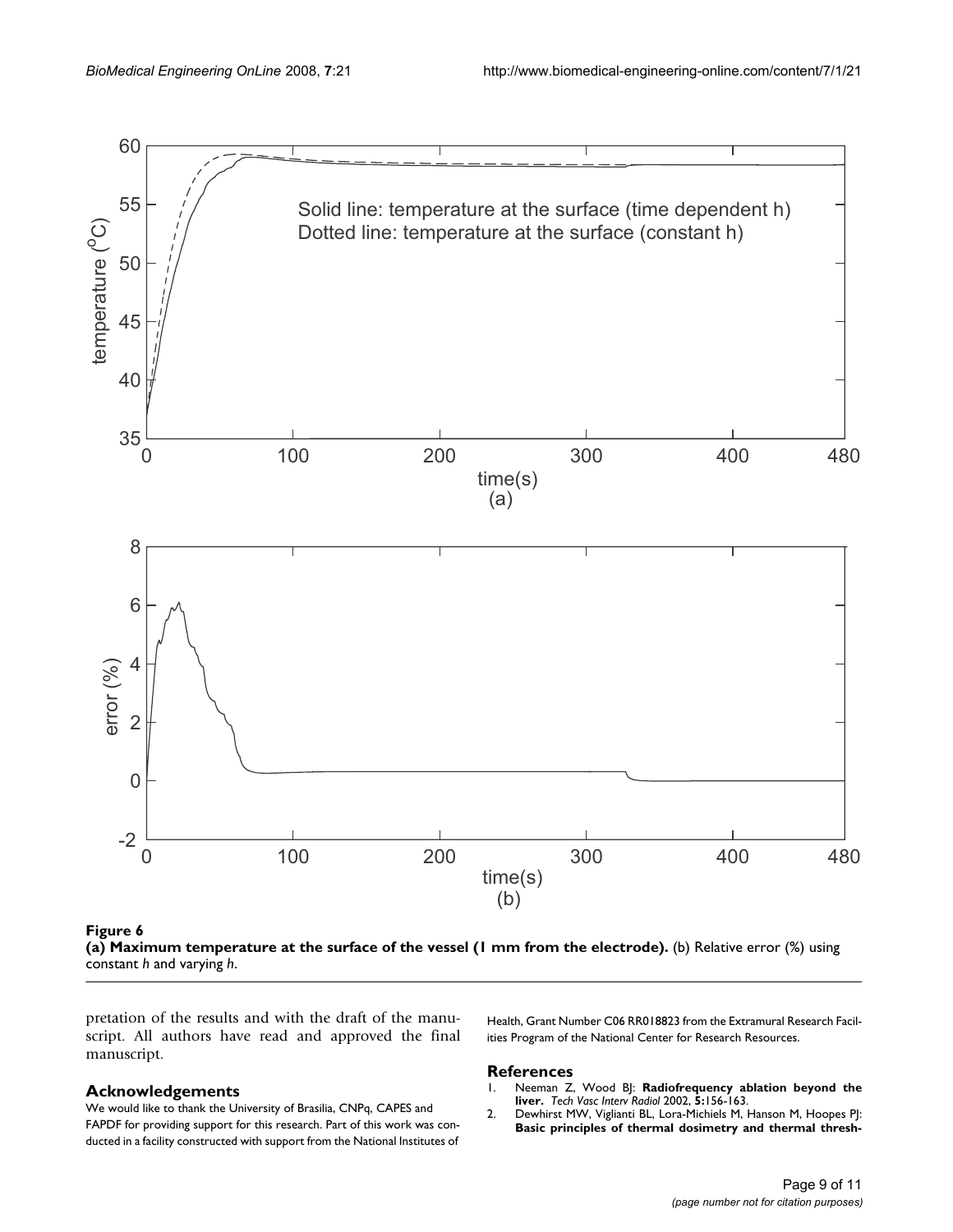



**[olds for tissue damage from hyperthermia.](http://www.ncbi.nlm.nih.gov/entrez/query.fcgi?cmd=Retrieve&db=PubMed&dopt=Abstract&list_uids=12745972)** *Int J Hyperthermia* 2003, **19(3):**267-294.

- 3. Graham SJ, Chen L, Leitch M, Peters RD, Bronskill MJ, Foster FS, Henkelman RM, Plewes DB: **[Quantifying tissue damage due to](http://www.ncbi.nlm.nih.gov/entrez/query.fcgi?cmd=Retrieve&db=PubMed&dopt=Abstract&list_uids=10080280) [focused ultrasound heating observed by MRI.](http://www.ncbi.nlm.nih.gov/entrez/query.fcgi?cmd=Retrieve&db=PubMed&dopt=Abstract&list_uids=10080280)** *Int J Hyperthermia* 1999, **41(2):**321-328.
- 4. Pereira PL, Trubenbach J, Schenk M, Subke J, Kroeber S, Remy CT, Schmidt D, Brieger J, Claussen CD: **[Radiofrequency ablation: in](http://www.ncbi.nlm.nih.gov/entrez/query.fcgi?cmd=Retrieve&db=PubMed&dopt=Abstract&list_uids=15286318) [vivo comparison of four commercially available devices in](http://www.ncbi.nlm.nih.gov/entrez/query.fcgi?cmd=Retrieve&db=PubMed&dopt=Abstract&list_uids=15286318) [pig livers.](http://www.ncbi.nlm.nih.gov/entrez/query.fcgi?cmd=Retrieve&db=PubMed&dopt=Abstract&list_uids=15286318)** *Radiology* 2004, **232(2):**482-90.
- 5. Dewhirst MW, Vujaskovic Z, Jones E, Thrall D: **[Re-setting the bio](http://www.ncbi.nlm.nih.gov/entrez/query.fcgi?cmd=Retrieve&db=PubMed&dopt=Abstract&list_uids=16338861)[logic rationale for thermal therapy.](http://www.ncbi.nlm.nih.gov/entrez/query.fcgi?cmd=Retrieve&db=PubMed&dopt=Abstract&list_uids=16338861)** *Int J Hyperthermia* 2005, **21:**779-790.
- 6. Tungjiktkusolmun S, Staelin S, Haemmerich D, Tsai JZ, Cao H, Webster JG, LFT Jr, Mahvi DM, Voerperian V: **[Three-Dimensional](http://www.ncbi.nlm.nih.gov/entrez/query.fcgi?cmd=Retrieve&db=PubMed&dopt=Abstract&list_uids=11797653) [Finite-Element Analyses for Radio-Frequency Hepatic](http://www.ncbi.nlm.nih.gov/entrez/query.fcgi?cmd=Retrieve&db=PubMed&dopt=Abstract&list_uids=11797653) [Tumor Ablation.](http://www.ncbi.nlm.nih.gov/entrez/query.fcgi?cmd=Retrieve&db=PubMed&dopt=Abstract&list_uids=11797653)** *IEEE Trans Biomed Eng* 2002, **49:**3-9.
- 7. Lu DS, Raman SS, Vodopich DJ, Wang W, Sayre J, Lassman C: **[Effect](http://www.ncbi.nlm.nih.gov/entrez/query.fcgi?cmd=Retrieve&db=PubMed&dopt=Abstract&list_uids=11756085) [of vessel size on creation of hepatic radiofrequency lesions in](http://www.ncbi.nlm.nih.gov/entrez/query.fcgi?cmd=Retrieve&db=PubMed&dopt=Abstract&list_uids=11756085)**